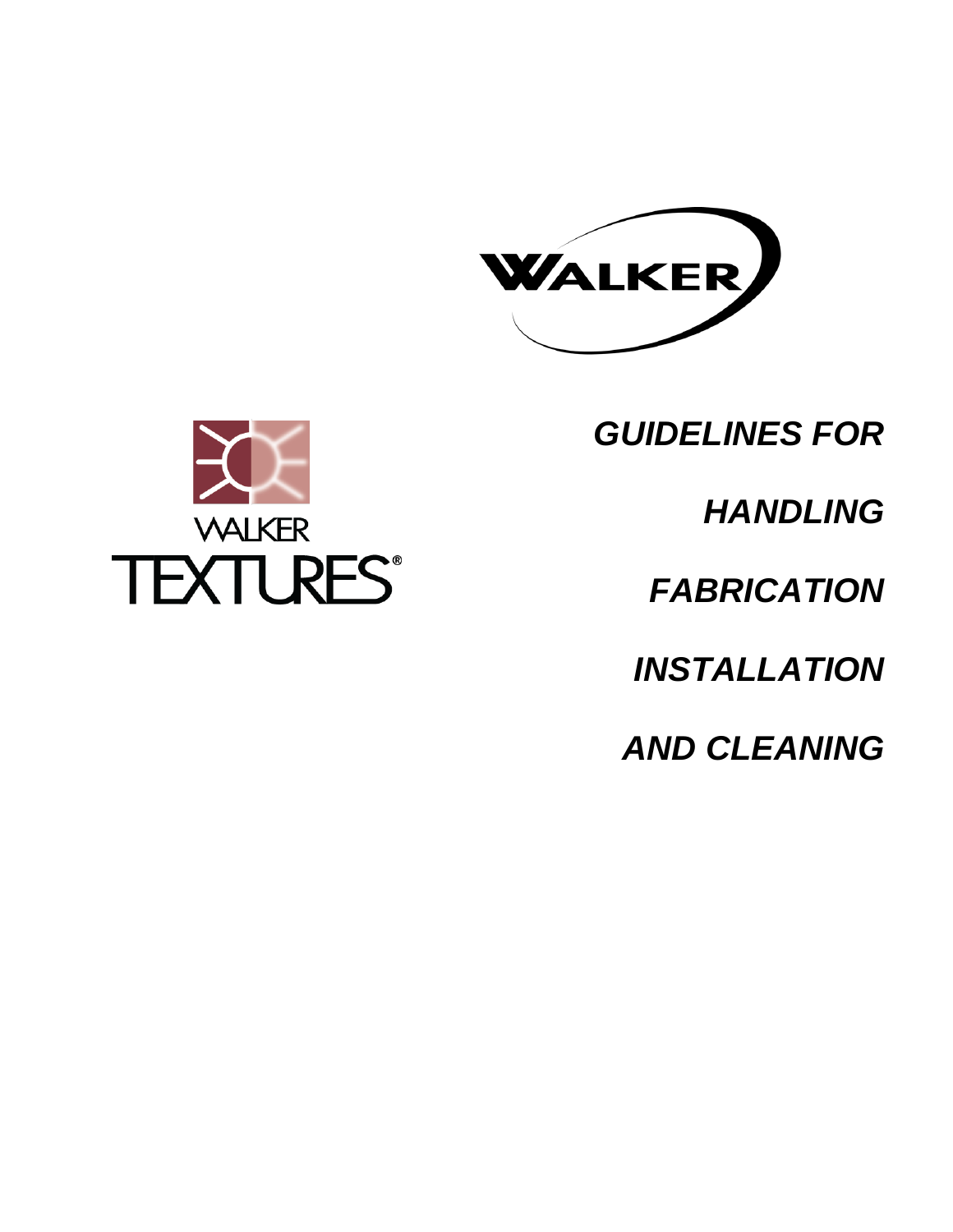



*GUIDELINES FOR HANDLING, FABRICATION, INSTALLATION AND CLEANING*

### **TRANSPORTATION, RECEIVING & STORAGE**

- Before unloading the truck, verify the weight of the cases/stoces and confirm that the handling equipment is adequate.
- Check your shipments on arrival. If there appears to be moisture present, the sheets should be unpacked and allowed to dry using a separating technique. Do not allow sheets to remain in contact with wet protective pads.
- Be sure that your storage areas are dry, adequately ventilated spaces. Don't store sheets in areas of high humidity, where exposed to chemical fumes, or near high heat such as steam or water pipes. These conditions can promote staining.
- Do not store sheets outdoors or in unheated areas.
- Sheets should be unpacked as soon as possible to allow moisture caused by condensation to dissipate, especially if the sheets have been subject to temperature changes during shipment.
- Block the cases/stoces up off the floor to prevent any water damage to the bottom of the sheets. Also, do not store crates or sheets on uneven surfaces. This can lead to stresses on the sheets which can cause cracks or breakage.
- Store sheets vertically. Do not lay sheets flat. Even minor movements in a flat stack will cause abrasion if not breakage.
- When removing sheets from the case, separate them from the pack one at a time before removal. Never slide a sheet across the one behind it.
- Always handle sheets one at a time.
- Do not move or reship partially unpacked cases without proper repacking. Movement within the case can cause damage or breakage.
- If sheets are transported in an open or exposed condition and become spattered or come in contact with foreign elements such as road salt, they should be washed and dried immediately.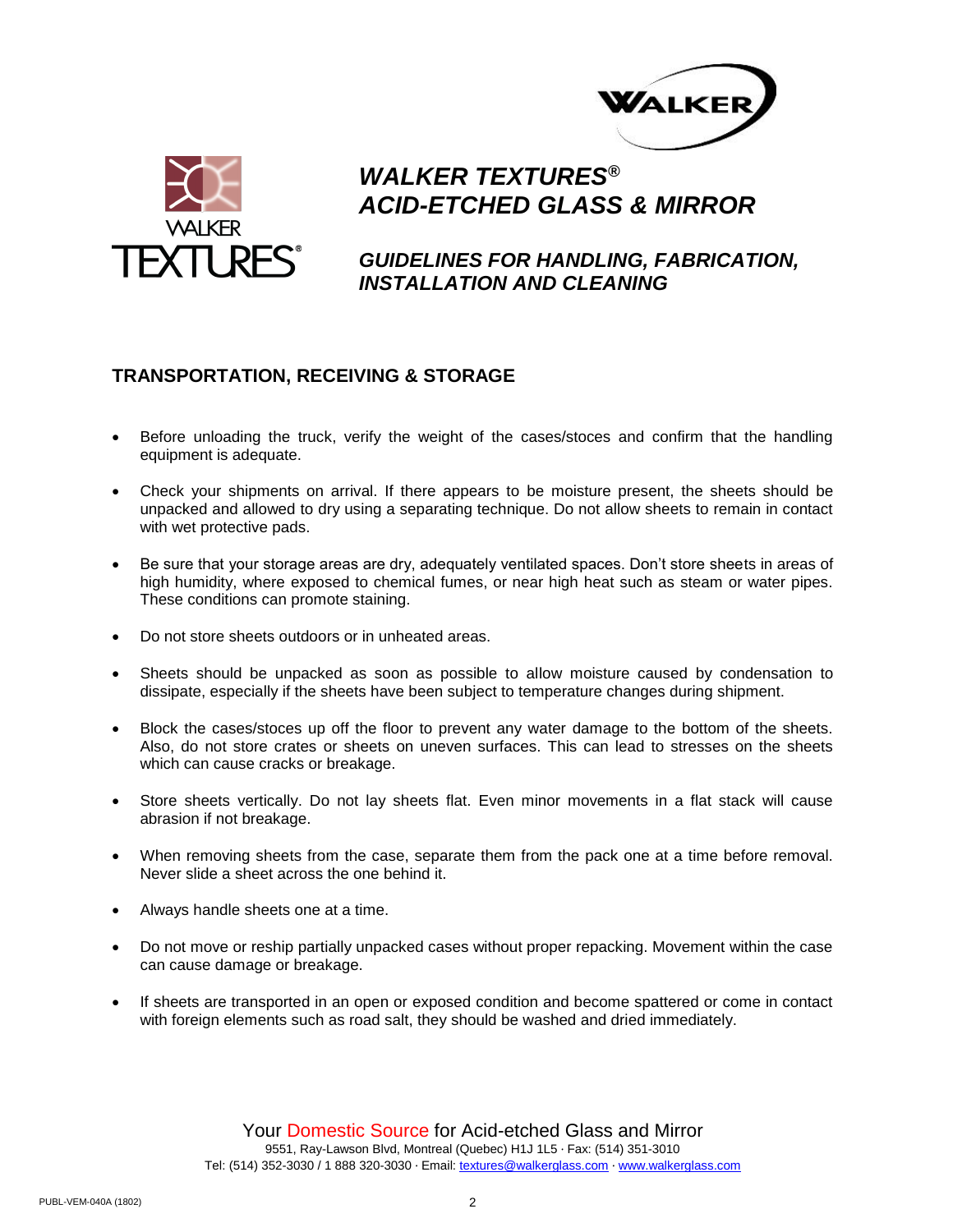



# *GUIDELINES FOR HANDLING, FABRICATION, INSTALLATION AND CLEANING*

### **CUTTING, FABRICATION AND CLEANING**

- Always use gloves when handling sheets.
- When handling sheets with suction cups, apply cups to the unetched side. If this is not possible, extra care should be taken to ensure that the cups are clean and free of dust. Then test thoroughly for proper vacuum before lifting.
- Vacuum or sweep the cutting tables with a stiff brush regularly to keep dust down and to eliminate glass grit and particles which could scratch sheets.
- *Walker Textures®* acid-etched glass sheets are cut most easily by scoring the unetched side. When cutting etched mirrors or glass which is etched on both sides, the etched surface can be scored, however, increased cutting pressure is required. When scoring on the etched surface, cutting pressure should be tested prior to cutting stock sheets.
- Pieces should be washed after cutting to avoid possible staining from cutting oil.
- *Walker Textures®* acid-etched glass may be susceptible to marking during machine-edging if proper care is not taken. For best results, follow these simple recommendations:
	- Ensure that the machine's gripping pads have been scrubbed clean.
	- Verify that the speeds of the front and back conveyors are identical
	- Check the glass thickness with a micrometer and adjust gripping pressure accordingly
	- Wet the glass before fabrication
	- Wash glass immediately after fabrication
- Never allow coolant or cerium oxide to dry on the glass, as it may become a permanent stain on the etched surface.
- *Walker Textures®* acid-etched glass may be machine-washed or washed by hand using clean, lintfree cloths for washing and drying. Detergents or glass cleaners may be used and will not be harmful to the glass, provided that all residue is removed and that the glass is thoroughly dried.

Continues...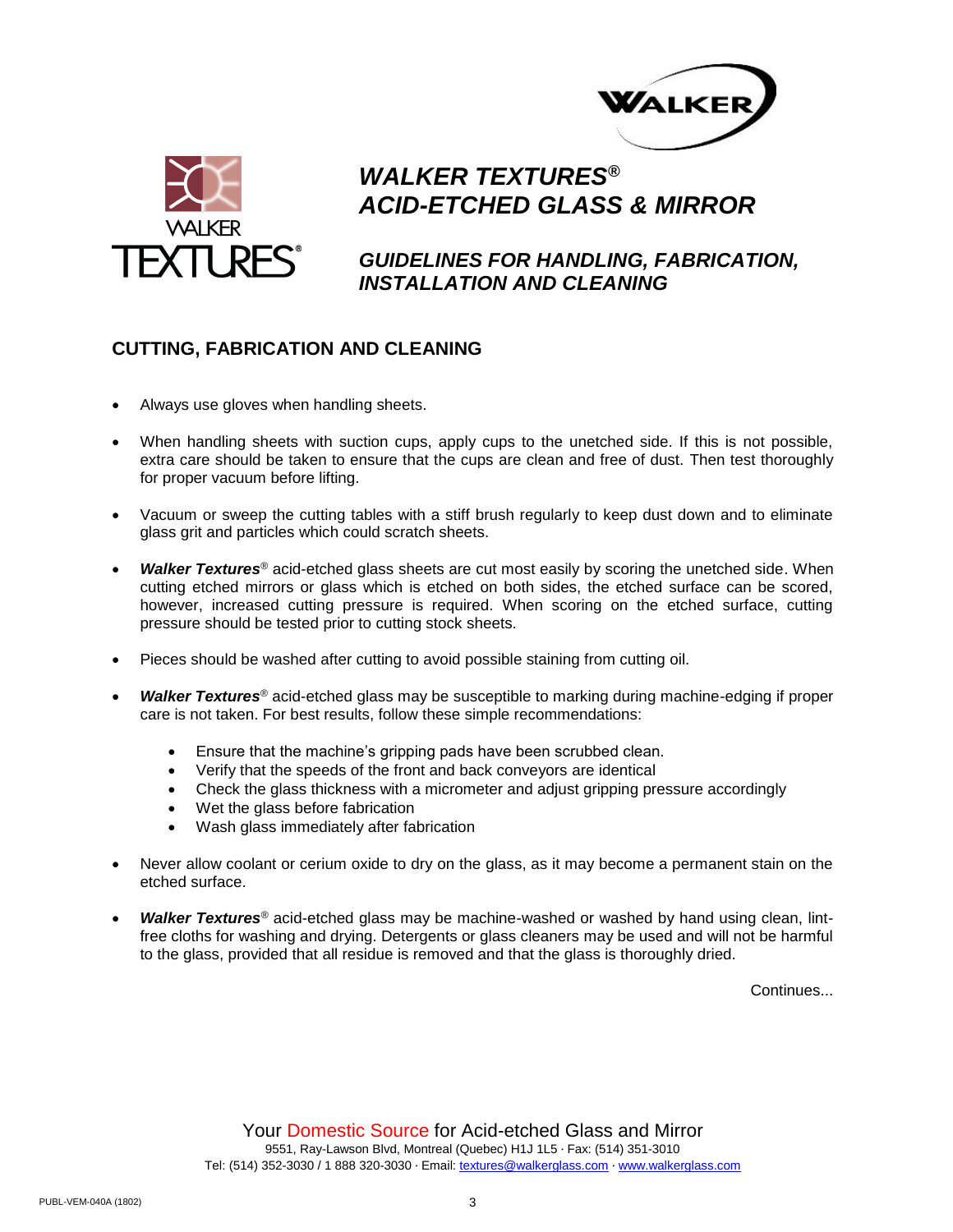



*GUIDELINES FOR HANDLING, FABRICATION, INSTALLATION AND CLEANING*

#### **CUTTING, FABRICATION AND CLEANING (Cont.)**

#### *WARNING – TO USERS OF AUTOMATED PROCESSING EQUIPMENT*

*A majority of the automated glass processing equipment made today, notably cutting tables, utilise optical sensors to locate the glass sheets. Due to the diminished reflectivity of an acid-etched glass surface, certain optical sensors may have difficulty in reliably detecting the position of the glass. False readings from the sensors can result in damaged glass, damaged equipment and possibly even injury to operators. It is very important to test all of the optical sensors on processing equipment before beginning production with acid-etched glass.* 

*Most optical sensors can be adjusted for sensitivity. In the event that a sensor is unable to accurately detect the glass, contact the equipment manufacturer for information on how to adjust the sensitivity. In some cases, the range of sensitivity may be too limited. In this case, the sensor may need to be changed. The equipment manufacturer should be able to provide an alternative sensor compatible with their equipment.* 

*It is also important to note that a single sensitivity setting may not be suitable to all glass substrates. It may be necessary to reset the sensitivity to a lower setting for unetched glass, once etched glass processing is completed.*

**SPECIAL NOTE –** *Walker Textures®* acid-etched glass products are to be considered as having a somewhat porous surface when compared to regular float glass. Should there be any requirement to apply products such as adhesives or markers to the etched surface **temporarily**, testing must be done beforehand to ensure removal is possible. We also recommend a thorough verification following removal of the product, to ensure complete removal has been fully achieved without any noticeable alteration of the acid-etched surface.

Since there are many variations in chemical formulations of these products, we cannot list every product or brand that may or may not be applied to the surface. Here however, are a few of the products which may cause some problems and should be avoided or evaluated beforehand:

Silicone adhesives, mastics, black felt markers, wax markers, oil or grease.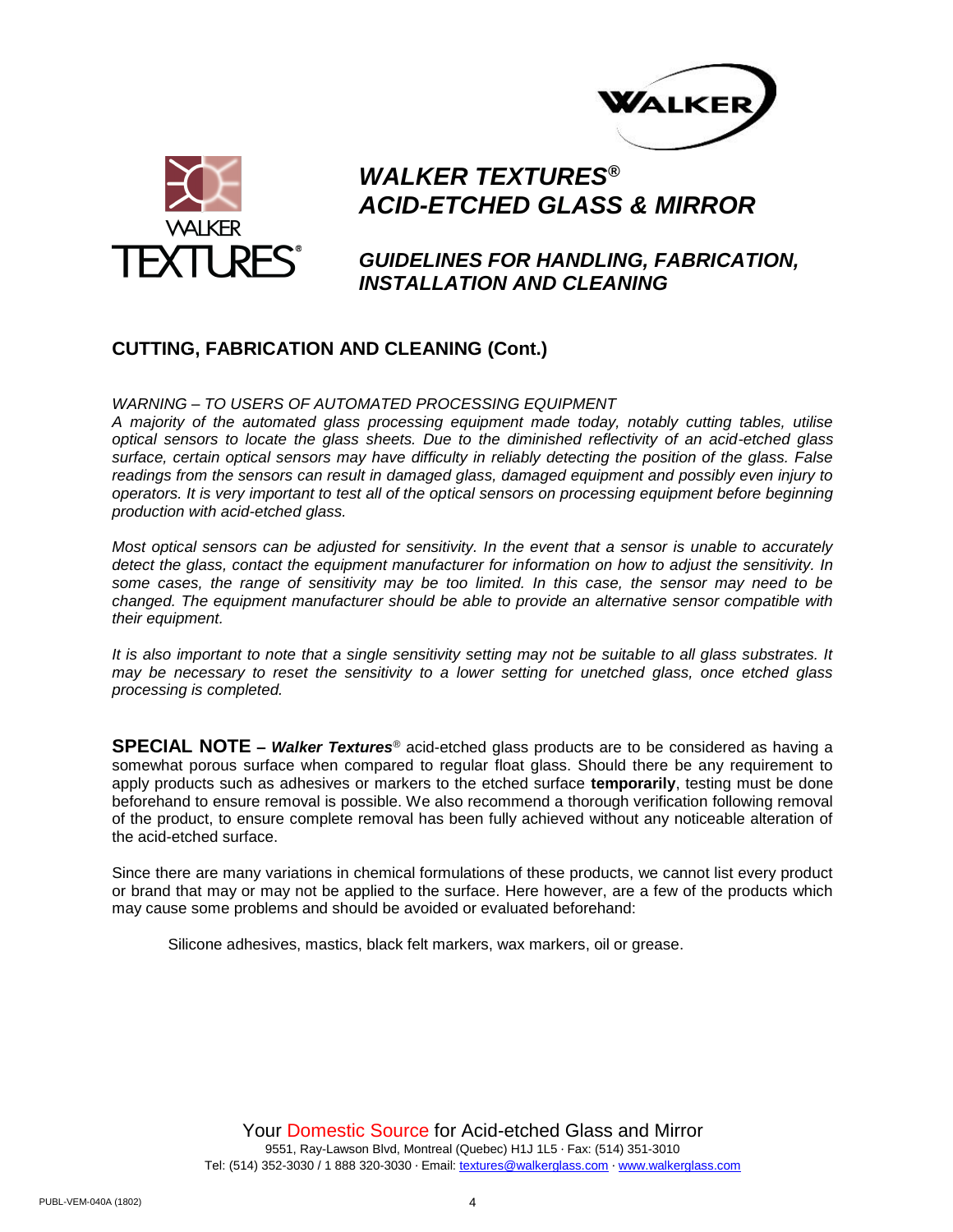



*GUIDELINES FOR HANDLING, FABRICATION, INSTALLATION AND CLEANING*

#### **TEMPERING, LAMINATING AND INSTALLATION**

- *Walker Textures®* acid-etched glass may be tempered in the same manner as unetched glass. However, when edging glass prior to tempering, it is important to follow the *Walker Textures®* fabrication guidelines.
- *Walker Textures®* acid-etched glass may be laminated in the same manner as unetched glass providing that the laminate is applied to the unetched surface.

**WARNING:** *Draw lines, inherent in the float process, are usually invisible to the naked eye. However, draw lines may become visible when etched glass is laminated to reflective or opacified substrates such as mirror or painted glass. As float glass manufacturers assume no liability for glass within specification that may contain draw lines, Walker Glass does not warrant against draw lines which become visible after lamination of etched glass to reflective or opacified substrates. Laminators are advised to conduct visual inspection of the two substrates together prior to lamination.*

- *Walker Textures®* acid-etched mirror may not be tempered or laminated.
- *Walker Textures®* acid-etched glass and mirror may be installed in the same manner as unetched glass and mirror, following normal industry installation standards and appropriate codes.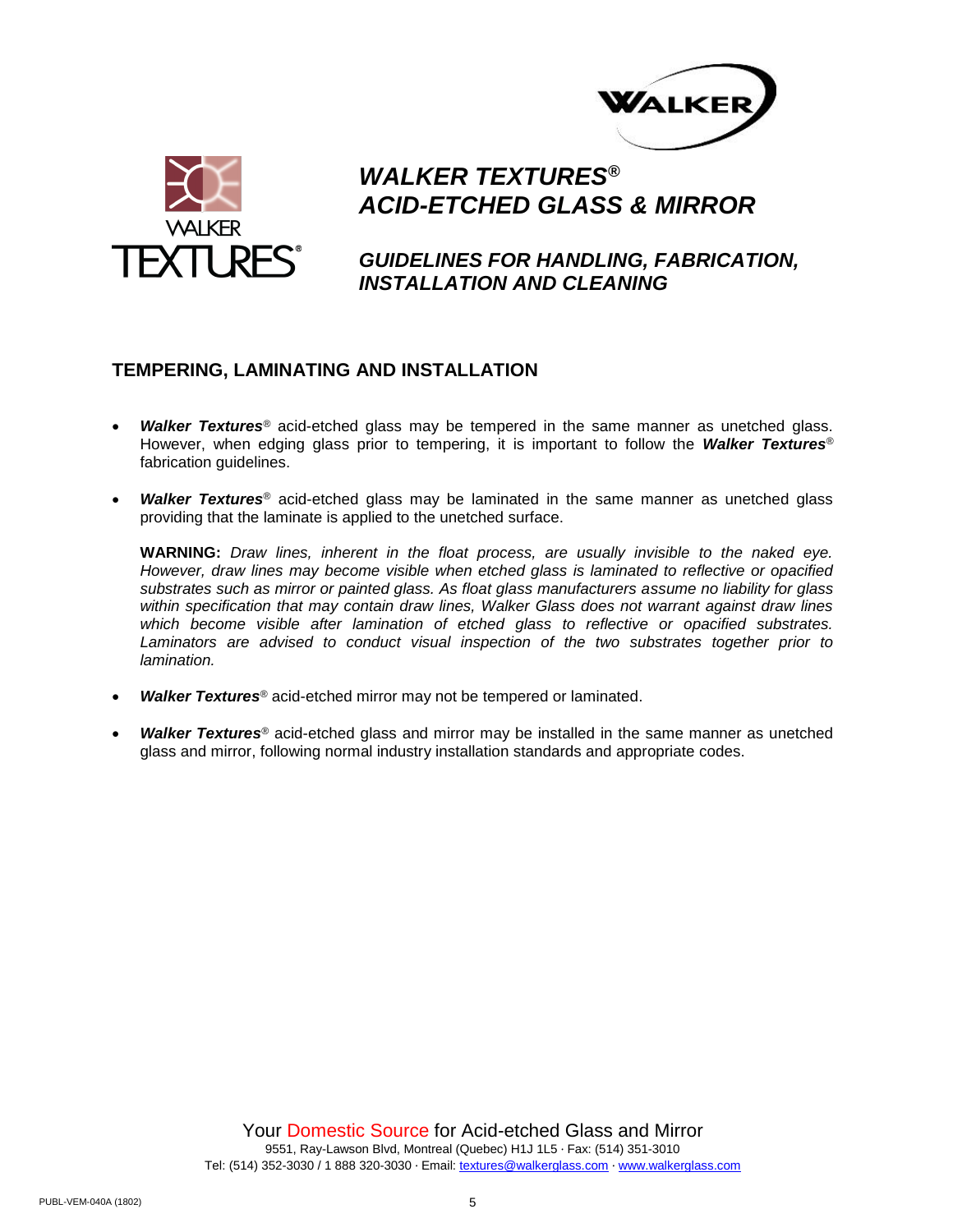



# *GUIDELINES FOR HANDLING, FABRICATION, INSTALLATION AND CLEANING*

### **MIRROR INSTALLATION GUIDELINES**

The best mirror job is one that is not only striking in appearance, but one that was trouble-free during installation. Proper techniques, carefully and professionally employed can virtually guarantee this kind of result.

- Always use gloves when handling any mirror to prevent damage to the face or backing from skinborne salts or chemicals.
- Never install mirrors on new plaster, new masonry or on a freshly painted wall without proper sealing. Also, do not install in any new construction area where airborne solvents or heavy-duty cleaners or chemicals are in the air.
- **Never install mirrors outdoors** without additional engineered protection for the backing of the mirror.
- The mirrors should have breathing space behind them when installed to prevent moisture entrapment, both during and after installation.
- Never install a mirror in contact with a splash board or sink back. Insist on at least 10mm of space between the bottom edge of a mirror and other surfaces. This will prevent moisture entrapment and permit drainage.
- Whenever possible, use mechanical means of installation, such as J-mouldings, clips and screws, or framing, in preference to tapes, adhesives, mastics, etc. J-moulding should have weep holes. Mirrors should always have a 3mm neoprene setting pad between the mirror and clip or moulding used.
- If mechanical means are not acceptable or practical, carefully choose the adhesive system you will use. Be sure materials selected are compatible with the mirror backing. Avoid using materials with strong, harsh, or corrosive solvents or acids. Acetones, toluols, methylene chlorides, acetic acids, or acids of any nature can severely damage mirror backings.
- When adhesives are used, do not apply dollops of material, when placed against a wall they will flatten to a larger, pancake-size diameter. Perimeters or diameters will dry relatively fast. This normally causes solvent or curing additives to be trapped centrally, as well as potential chemical attack of the mirror; this can detract from overall adhesive strength.
- Adhesives should be applied in a straight line with 10mm to 12mm width beads. Beads should be vertical when installed. Do not loop or criss-cross beads. Looping or criss-crossing causes entrapped areas that prevent venting. Vertical application assures that either heavier than air or lighter than air fumes can escape.
- Caulking gun application is ideal. It allows adhesive application without mechanical contact of mirror backing with trowels, putty knives, etc. This minimizes scratch potential. Powered feed guns are available for cartridges, pails, and drums of adhesives.

Continues…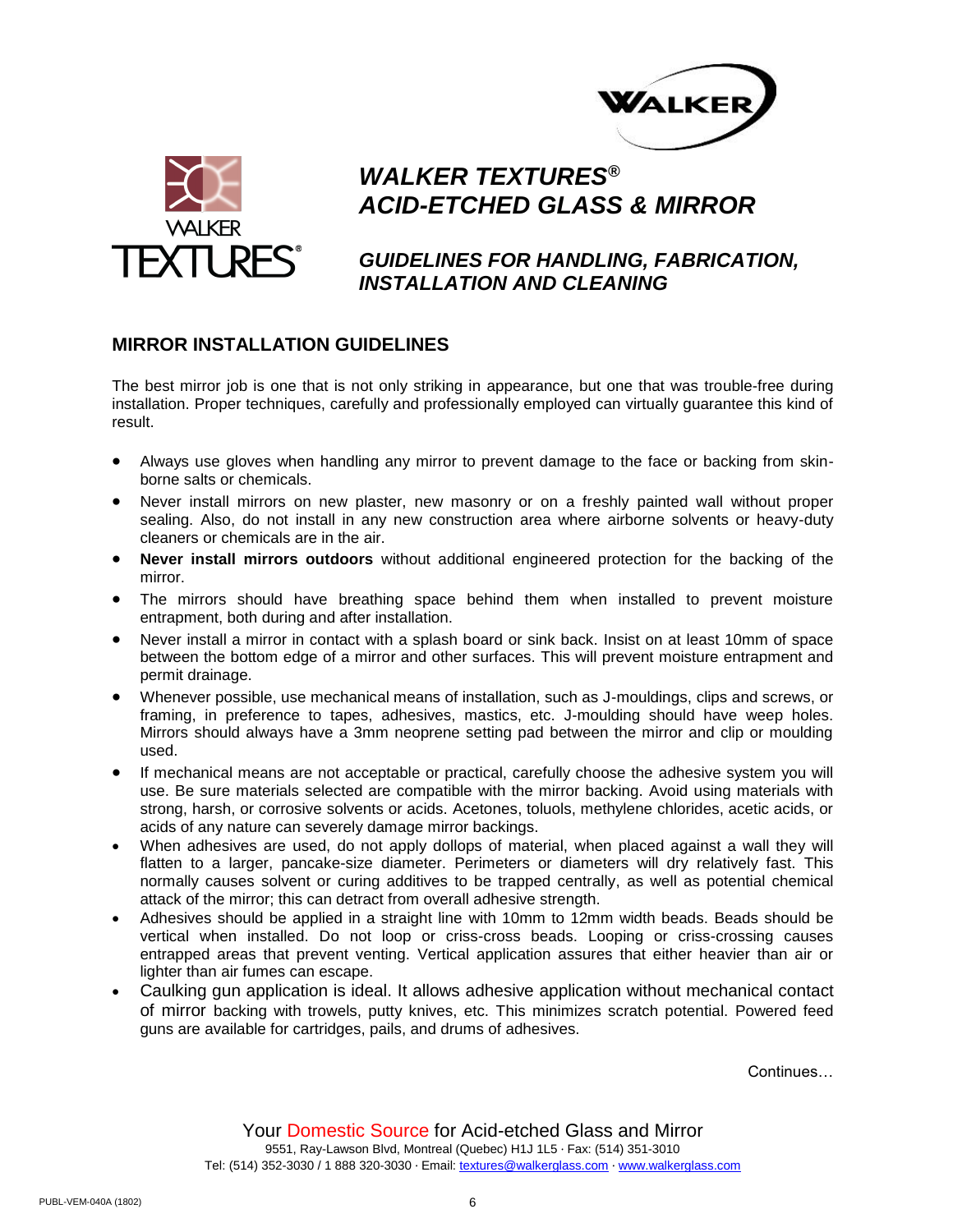



### *GUIDELINES FOR HANDLING, FABRICATION, INSTALLATION AND CLEANING*

### **MIRROR INSTALLATION GUIDELINES (Cont…)**

- Cleaning of installed mirrors is also very important. Solid soils such as paint, excess edge sealant, felt buttons, tape, or adhesives should be razor-bladed off. Cleaning solutions should be mild, and preferably not contain ammonia, vinegar, bleaches or solvents. Cleaning solutions should be used to dampen the wiping cloth. Do not spray directly on mirror. Spraying directly on a mirror can allow material to run down and provide a source of edge contamination.
- Be sure to provide cleaning instructions for the new owner or the housekeeping staff after installation.
- New owners should also be advised of the need for proper ventilation and/or air conditioning in environments of high temperature and humidity.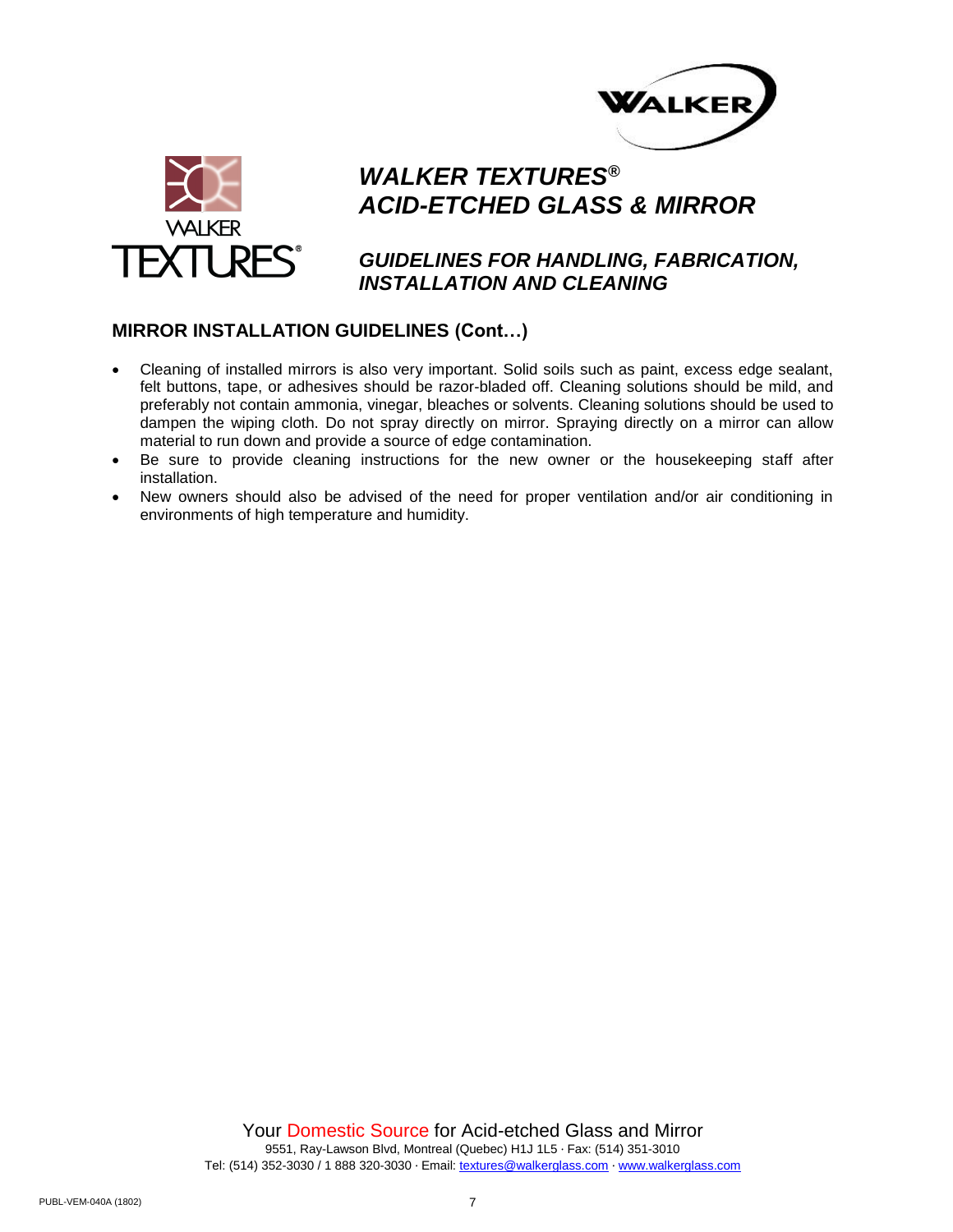



### *GUIDELINES FOR HANDLING, FABRICATION, INSTALLATION AND CLEANING*

#### **COMPATIBILITY OF ADHESIVES WITH OUR MIRRORS**

Walker has not directly carried out any compatibility testing for any specific adhesives. We, instead, rely on a large body of information from our customers, who regularly use adhesives to install our mirrors. The adhesives most commonly used by our customers to install our mirrors are the mirror mastics manufactured by Palmer and Gunther and the neutral-cure silicone adhesives manufactured by companies such as GE and Dow-Corning. Based on the vast quantities of Walker mirror installed with the above-mentioned adhesives over several decades, we are comfortable in calling all of these adhesives "compatible" with Walker mirrors. Compatibility notwithstanding, we feel it important to remind you that there do remain risks in applying any adhesive to a mirror backing. These risks fall into three main categories.

1) CHEMICAL LEACHING from adhering mirrors to unsealed substrates

2) INCOMPLETE SOLVENT EVAPORATION from solvents trapped in the center of applied adhesive

3) EXCESSIVE SOLVENT quantity/concentration found in certain batches of adhesives

In order to guard against these risks, we recommend that the following important precautions always be taken when installing mirrors with adhesives.

• Never install mirrors on new plaster, new masonry or on a freshly painted wall without proper sealing. Also, do not install in any new construction area where airborne solvents or heavy-duty cleaners or chemicals are in the air.

• When adhesives are used, do not apply dollops of material. When placed against a wall they will flatten to a larger, pancake-size diameter. Perimeters or diameters will dry relatively fast. This normally causes solvent or curing additives to be trapped centrally. As well as potential chemical attack of the mirror, this can detract from overall adhesive strength.

• Adhesives should be applied in a straight line with 10mm to 12mm beads. Beads should be vertical when installed. Do not loop or criss-cross beads. Looping or criss-crossing causes entrapped areas that prevent venting. Vertical application assures that either heavier than air or lighter than air fumes can escape.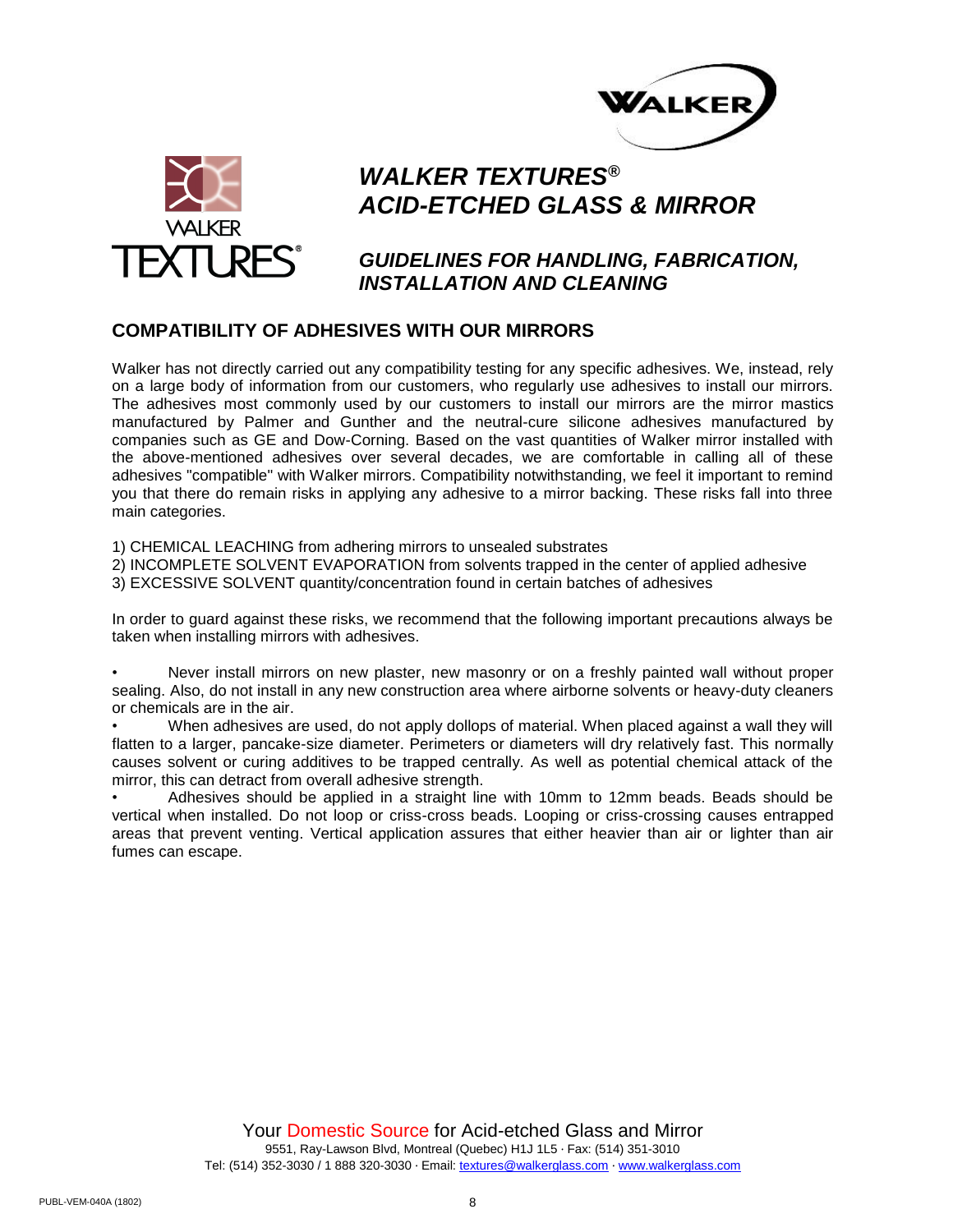



### *GUIDELINES FOR HANDLING, FABRICATION, INSTALLATION AND CLEANING*

#### **POST INSTALLATION CLEANING AND MAINTENANCE**

To prevent permanent damage and maintain visual and aesthetic quality, acid-etched glass products should be protected during construction and must be properly cleaned after installation and as part of routine maintenance.

As dirt and residue appear, acid-etched glass surfaces should be thoroughly cleaned. If the glass is extremely dirty, as a result of recent construction activity for example, the glass surfaces should be soaked with clean water and mild soap solution to loosen dirt or debris. Following the initial soaking of the glass, normal cleaning procedures should be followed. Professional glass and window cleaners are recommended for cleaning decorative glass products in lieu of construction site workers.

When the glass requires normal maintenance, use a mild, non-abrasive solution and uniformly apply the solution to the glass surfaces with a soft, non-abrasive applicator (e.g. thick cloth or sponge). Immediately dry the glass surface with a lint-free cloth.

In addition, here are some key recommendations:

- Clean a small area of the glass first. Check to see if procedures have caused any damage
- Do not use razor blades or other scrapers for cleaning decorative glass
- Do not allow dirt and residue to remain on glass for an extended period of time
- Do not allow metal parts of cleaning equipment to contact the glass
- Caution other trades against allowing other materials to contact the glass
- Watch for and prevent conditions that can damage the glass